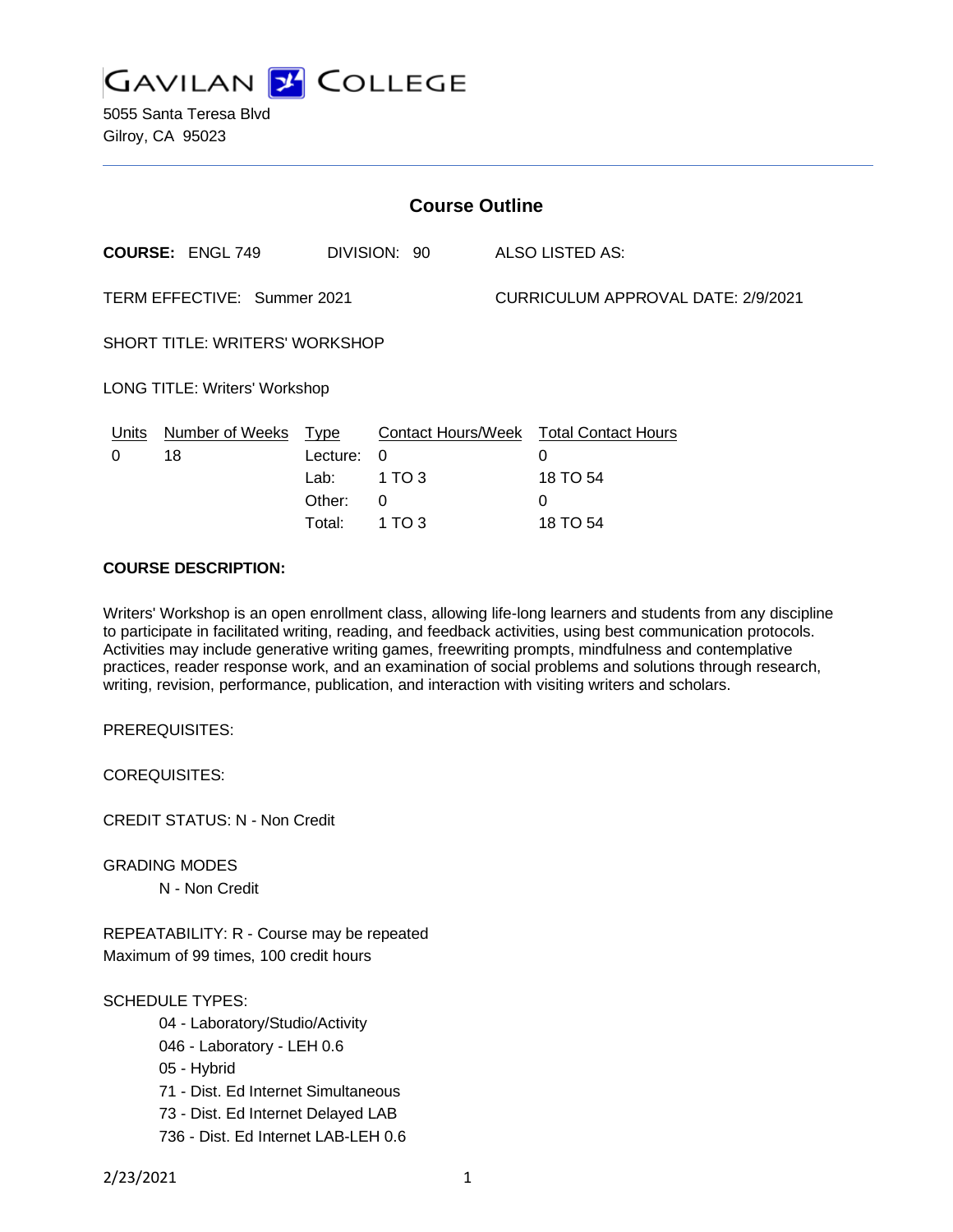# **STUDENT LEARNING OUTCOMES:**

By the end of this course, a student should:

1. Students will generate, translate, restate, interpret, appraise, examine, question, and distinguish strengths in pieces of writing.

2. Students will practice "best" communication and performance skills.

3. Students will formulate and implement revision action plans.

### **CONTENT, STUDENT PERFORMANCE OBJECTIVES, OUT-OF-CLASS ASSIGNMENTS**

Curriculum Approval Date: 2/9/2021

18 to 54 hours

Students are introduced to writing response group protocols and note taking strategies; students read work out loud; students respond to pieces of

writing; students take notes and formulate revision plan of actions. Students generate, read and respond to new pieces of writing through generative reading and writing activities. Students complete a

Writing Response Group evaluation sheet. Students may interact, discuss, and generate new writing with visiting writers and scholars as scheduled.

### **METHODS OF INSTRUCTION:**

The primary activity of this class is to build a community of reader and writers in order that writers develop a strong sense of their creative impulse in connection with the reality and possibility of audience. Through skillfully facilitated writing, reading, research, feedback, performance, and publication activities, participants will fully engage in the many phases and stages of the writing process. Additionally, interaction with visiting writers and scholars and a wide variety of published material will also be offered.

#### **OUT OF CLASS ASSIGNMENTS:**

This class requires no outside work, but it can be offered as an option for students who desire it.

## **METHODS OF EVALUATION:**

Writing assignments

Percent of total grade: 50.00 %

Students will participate in and share out the results from in-class writing activities.

Skill demonstrations

Percent of total grade: 50.00 %

Students will participate in writing, publication, and performance activities, giving feedback, and reflecting on their work.

## **REPRESENTATIVE TEXTBOOKS:**

As this is an open-enrollment class with students cycling in and out rapidly, the sequencing required to use a textbook is not possible.